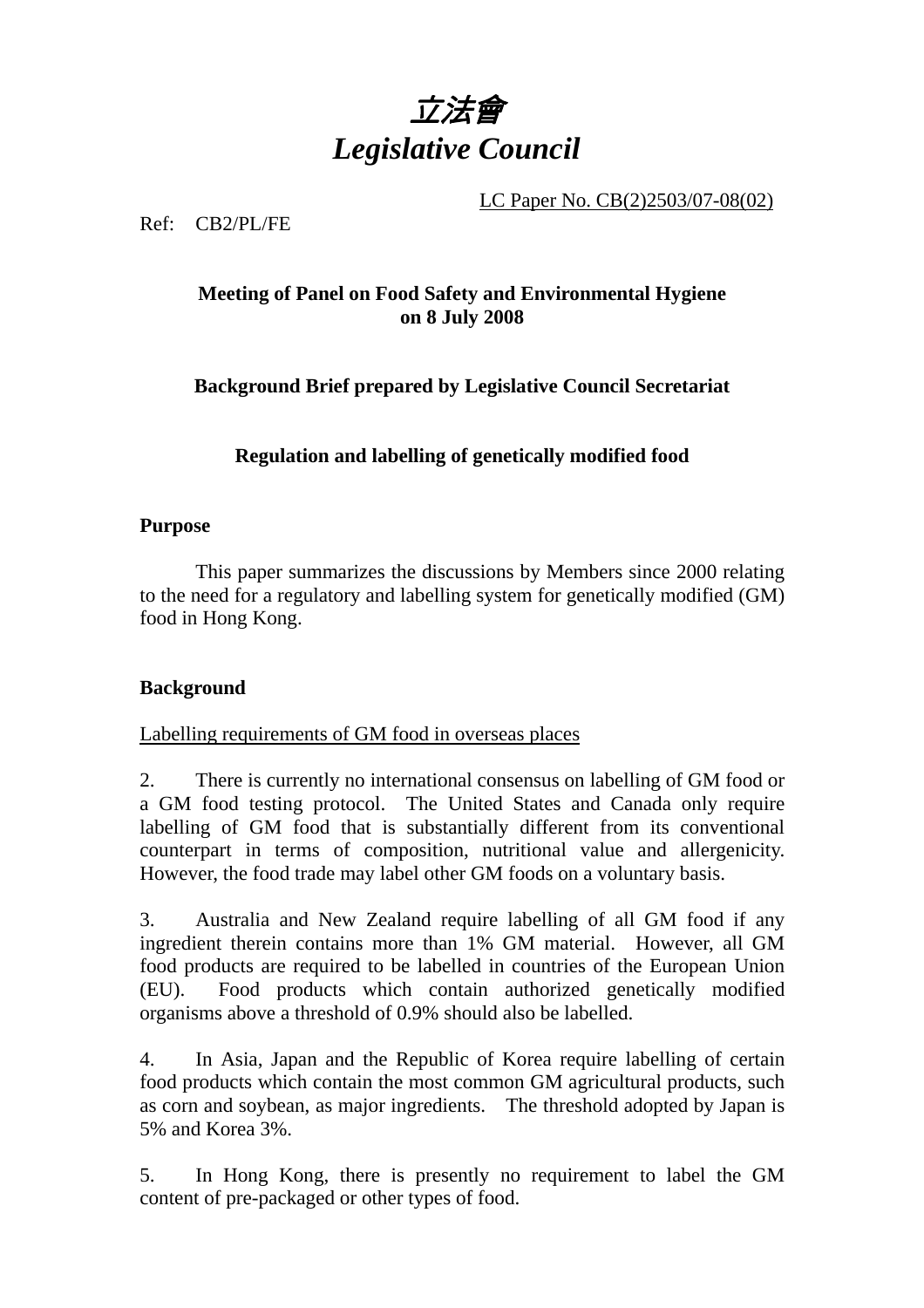#### Public concerns

6. Green groups, the Consumer Council (CC) and some members of the public have called for the labelling of GM food to provide more information for consumers. Public concerns about GM food are mainly -

- (a) GM food may cause allergic reactions and antibiotic resistance;
- (b) GM food may bring irreversible damage to the environment such as unintended modification of other species in the neighbouring fields of GM crops due to cross-pollination; and
- (c) religious and vegetarian groups are worried that they may consume food containing genes from animals which they do not eat for religious or other reasons.

## Motion debate at the Council meeting on 5 January 2000

7. On 5 January 2000, the Legislative Council (LegCo) passed a motion urging the Government to introduce a mandatory labelling system for GM food, conduct tests on GM food for sale locally and enhance consumers' knowledge of GM food.

#### Consultation Paper issued by the Administration

8. On 26 February 2001, the Administration issued a "Consultation Paper on Labelling of Genetically Modified Food". Public views were specifically sought on a number of issues, including -

- (a) whether a voluntary or a mandatory labelling system, or a phased programme of both, should be introduced;
- (b) whether the labelling system should be restricted to prepackaged food ; and
- (c) whether the threshold of GM content should be set at 5% or lower.

# **Discussions by the Panel on Food Safety and Environmental Hygiene**

#### The Administration's Consultation Paper

9. The Administration briefed the Panel on Food Safety and Environmental Hygiene (the Panel) on the Consultation Paper on 26 February 2001. The Administration advised that there was no scientific or medical evidence to date to suggest that GM food was unsafe for human consumption. The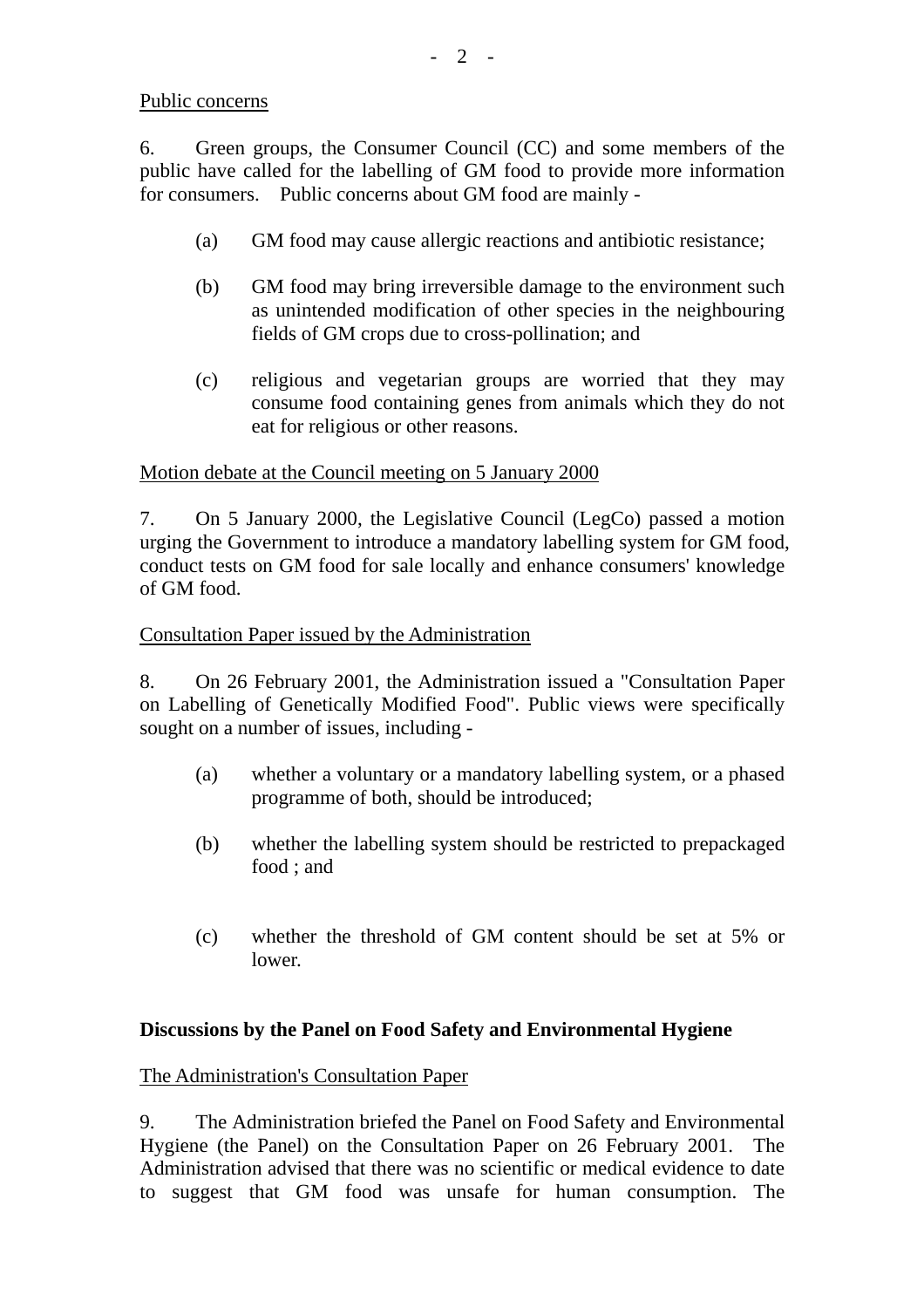Administration also pointed out that any labelling system to be introduced would have implications on food supply and cost for the food trade.

10. The Panel held another meeting on 28 May 2001 to further discuss the proposals in the Consultation Paper. The Panel expressed support for putting in place a labelling system for GM food as soon as possible to enhance consumer information. While members did not oppose a voluntary labelling system in the initial stage of implementation, some members considered that a mandatory system should be introduced after a grace period of 18 months. Hon Tommy CHEUNG suggested that a threshold of 5% could be introduced initially and lowered to 3% gradually. However, some members suggested that a more stringent threshold of GM content, say 1%, should be set.

11. Members also requested the Administration to strengthen publicity and public education on GM food. They were concerned about the enforcement aspect of the system, such as which party should be held responsible for the accuracy of information on the GM content on a food label. Hon SIN Chung-kai suggested that the Administration should consider issuing a White Bill on GM food labelling to facilitate the collection of public views.

## Outcome of the public consultation

12. The Administration briefed the Panel on the outcome of the public consultation exercise at the meeting on 28 January 2002.

13. According to the Administration, the majority of views collected during public consultation was in support of mandatory labelling, and that the presence of GM content in any ingredient of a food product above a threshold should be labelled. All the professional medical bodies that had expressed views on the Consultation Paper also supported the proposal that there should be additional labelling for GM materials with significantly different characteristics from their traditional counterparts.

14. However, the trade was concerned that additional costs would be incurred for compliance with the mandatory labelling requirements. Moreover, if the GM food labelling system in Hong Kong would be very different from those implemented in other markets, overseas food manufacturers might simply give up the Hong Kong market because Hong Kong was a very small market for them. The Administration therefore proposed to conduct an economic assessment on the different options, including the impact on each sector of the food trade and on food prices, and the resource implications for implementation.

15. Some members considered that a mandatory labelling system should be put in place as soon as possible, given that the majority of views collected in the public consultation exercise was in support of conducting a mandatory system. Nevertheless, the Panel did not raise objection to the proposed economic assessment in order to fully evaluate the impact on the food trade.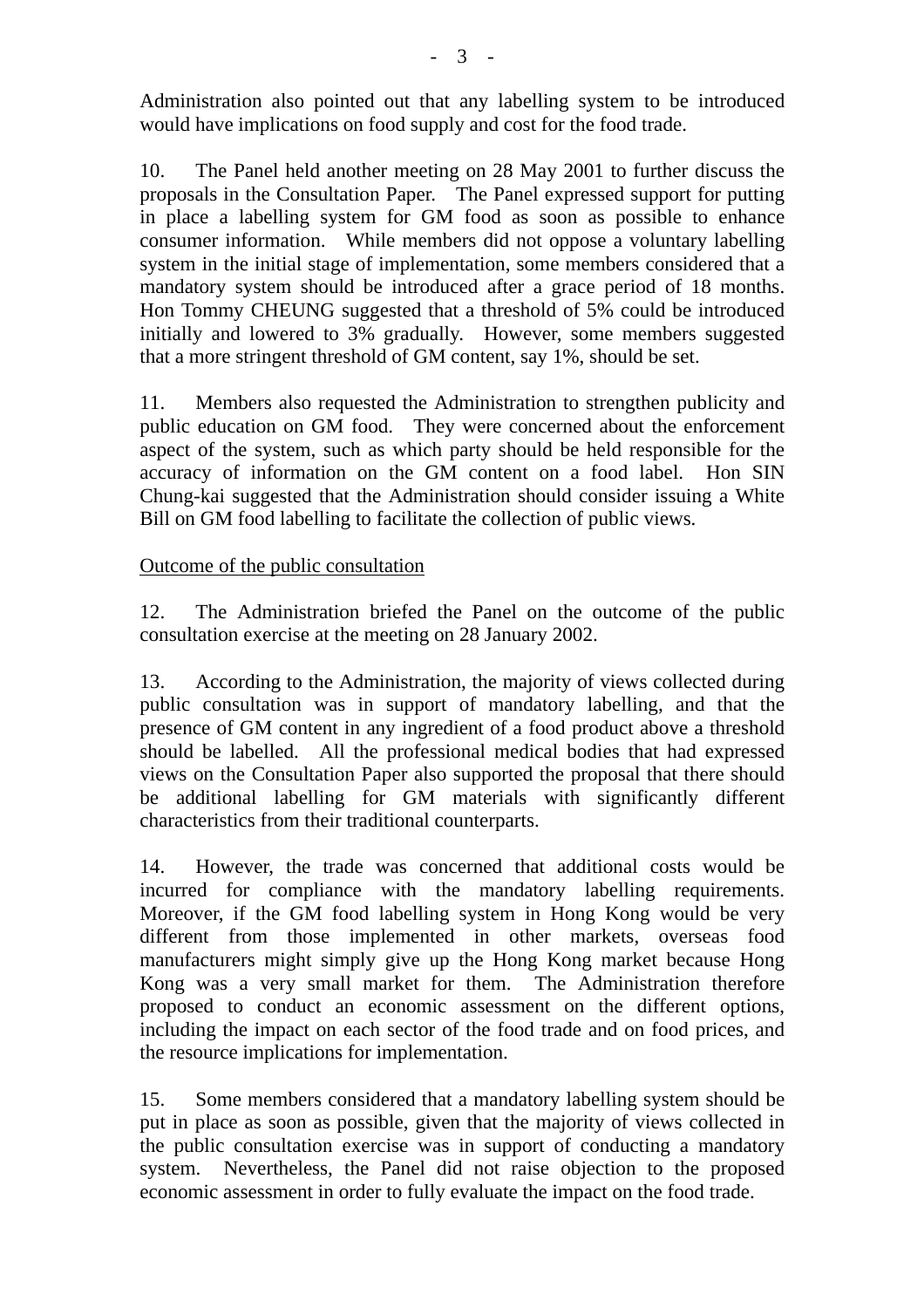Findings of the economic assessment

16. The Administration briefed the Panel on the findings of the regulatory impact assessment (the RIA) at the meeting on 20 March 2003. The Panel noted that, according to the RIA, there would be no increase in cost to the food trade if a voluntary labelling system was adopted. There would be some increase in costs (ranging from \$16 million to \$91 million) to the food trade if a mandatory labelling system was implemented. The cost implications to the small to medium enterprises would be significant because they would have difficulties in complying with the requirements, including difficulties in securing contractual agreements with product manufacturers with regard to the product's GM status. The RIA also identified some barriers to implementation, such as the lack of international consensus of GM labelling and testing, and the lack of international standards on Identity Preservation and documentation systems for certifying the GM content of products.

17. Having considered the RIA report and the need to address the issue of safety of GM foods in future, the Administration proposed that it would be appropriate to introduce a pre-market safety assessment requirement for GM ingredients, to be supplemented by a system of voluntary labelling.

#### Views of the Panel and deputations

18. The Panel held two meetings on 20 March and 29 April 2003 to gauge the views of the food trade and organizations concerned on the RIA and the Administration's proposal to introduce a voluntary labelling system and a pre-market safety assessment requirement for GM ingredients.

19. The green groups and CC supported the introduction of a mandatory labelling system for GM food as soon as possible. Greenpeace considered that a voluntary labelling system would mean maintaining status quo because many food importers would not voluntarily label their products as containing GM ingredients. CC also pointed out that there was consensus internationally on the need for the labelling of GM food, although there were differences in their labelling systems. These deputations were of the view that the costs on the food trade for complying with the mandatory labelling requirements were not that significant, given that the cost would spread over a long period of time, and it would cost more to the food trade if some of the GM products were subsequently found unsafe for human consumption. Some organizations also urged the Government to include seeds and animal feeds in the regulatory system for GM food.

20. Organizations representing the food trade were generally in favour of a voluntary labelling system, and requested a gradual implementation approach. They also expressed concern about the additional costs for safety assessment and repackaging, the lack of international consensus on the threshold for labelling of GM food, difficulties in tracing the origin of the GM content in ingredients, and availability of testing facilities in Hong Kong.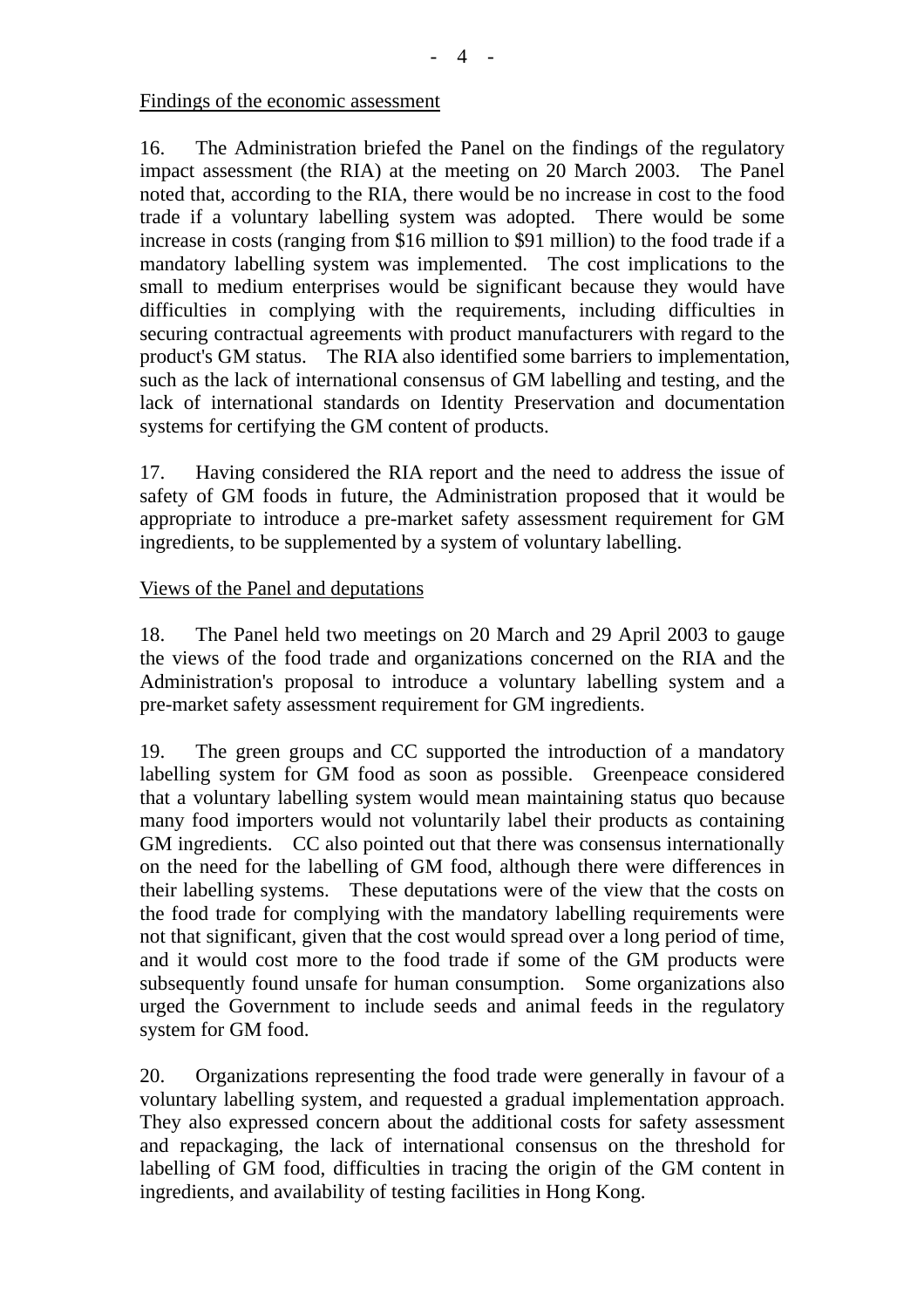21. The majority of members expressed support for introducing a mandatory labelling system for GM food in order to safeguard public health and protect consumers' interest. They shared the views of some deputations that the food trade should be able to comply with the labelling requirements given that many exporting countries already adopted GM food labelling and the additional costs of \$91 million to the industry was not very significant. The Panel passed a motion at the meeting on 20 March 2003 urging the Administration to draw reference to the experience of the EU countries and introduce expeditiously legislation to set up a mandatory GM food labelling system.

22. A delegation of the Panel visited Australia and Japan in 2003 and 2004 respectively to better understand the food regulatory systems in these countries. During these visits, members also exchanged views with the organizations concerned on the implementation of GM food labelling in their countries. An extract of the observations of the delegations is in **Appendix I**.

23. When discussing with the Administration the monitoring of the sale of GM food in Hong Kong at the Panel meeting on 9 May 2006, some members expressed dissatisfaction about the slow progress made by the Administration in introducing a mandatory system for GM food. The Administration responded that the Administration's proposal to draw up guidelines for voluntary labelling of GM food was the first step moving towards establishing a labelling regime for GM food. The Administration would review the effectiveness of the voluntary labelling system after 12 months and decide whether further steps such as mandatory labelling should be taken.

#### The Administration's proposed guidelines for voluntary labelling

24. The Administration briefed the Panel on the proposed guidelines on voluntary labelling of GM food on 13 June 2006. According to the proposed guidelines, the trade would be required to list out the ingredients of a food product which contained GM materials on a voluntary basis. Members noted that the threshold level applied in the guidelines for labelling purpose was 5%, in respect of individual food ingredient. Additional declaration on the food label was recommended when significant modifications to the food had taken place. However, negative labelling was not recommended for food of which no GM varieties had been produced, as it would be misleading to consumers.

25. The majority of members was dissatisfied with the slow progress in introducing a mandatory labelling system for GM food, and urged the Administration to expedite the introduction of a mandatory labelling system for food. They requested the Administration to review the effectiveness of the voluntary labelling system for GM food after a period of implementation and revert to the Panel on the review result. Some members expressed doubt as to whether the food trade would adopt the guidelines on labelling of GM food given that it was voluntary in nature; they were also concerned that the food trade would adopt negative labelling without providing proof.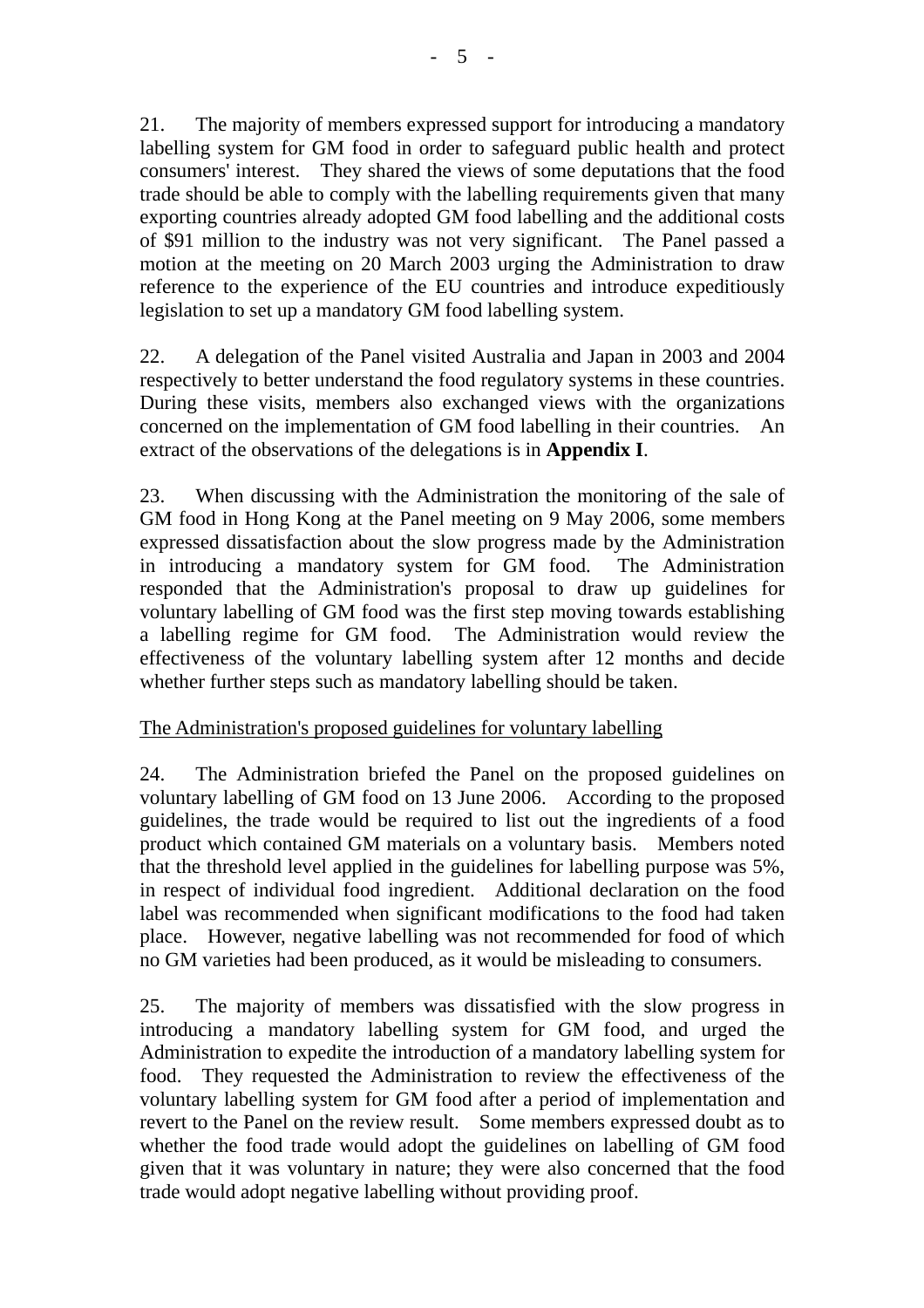26. Mr Vincent FANG pointed out that the food trade did not object to the introduction of a labelling system for GM food, but was concerned about the additional costs involved. Mr Tommy CHEUNG also cautioned that the Administration should be careful in deciding whether to introduce a mandatory labelling system for GM food. He was concerned that food choices would be reduced if a mandatory labelling of GM food was introduced in Hong Kong, given that most of the food sold at local market was imported.

27. The Administration reiterated that the international community had yet to reach a consensus on the labelling of GM food, and the introduction of a mandatory labelling in Hong Kong would increase cost and affect the business environment for the trade. It was considered more appropriate to adopt a pragmatic approach by implementing a voluntary labelling system as the first step. The Administration would encourage the trade to implement the voluntary labelling system and review its effectiveness after a period of implementation. As regards the concern on negative labelling, the Administration pointed out that the information provided on food labels should be in compliance with the relevant food labelling requirements in existing legislation, and false declaration was liable to prosecution.

#### **Recent developments**

28. The Administration will brief the Panel on 8 July 2008 on the regulation and labelling of GM food.

#### **Relevant papers**

29. A list of relevant documents and relevant motions/questions moved/raised at Council meetings is in **Appendix II** for members' easy reference. The documents and Council questions are available on the Council's website at http://www.legco.gov.hk/english/index.htm.

Council Business Division 2 Legislative Council Secretariat 3 July 2008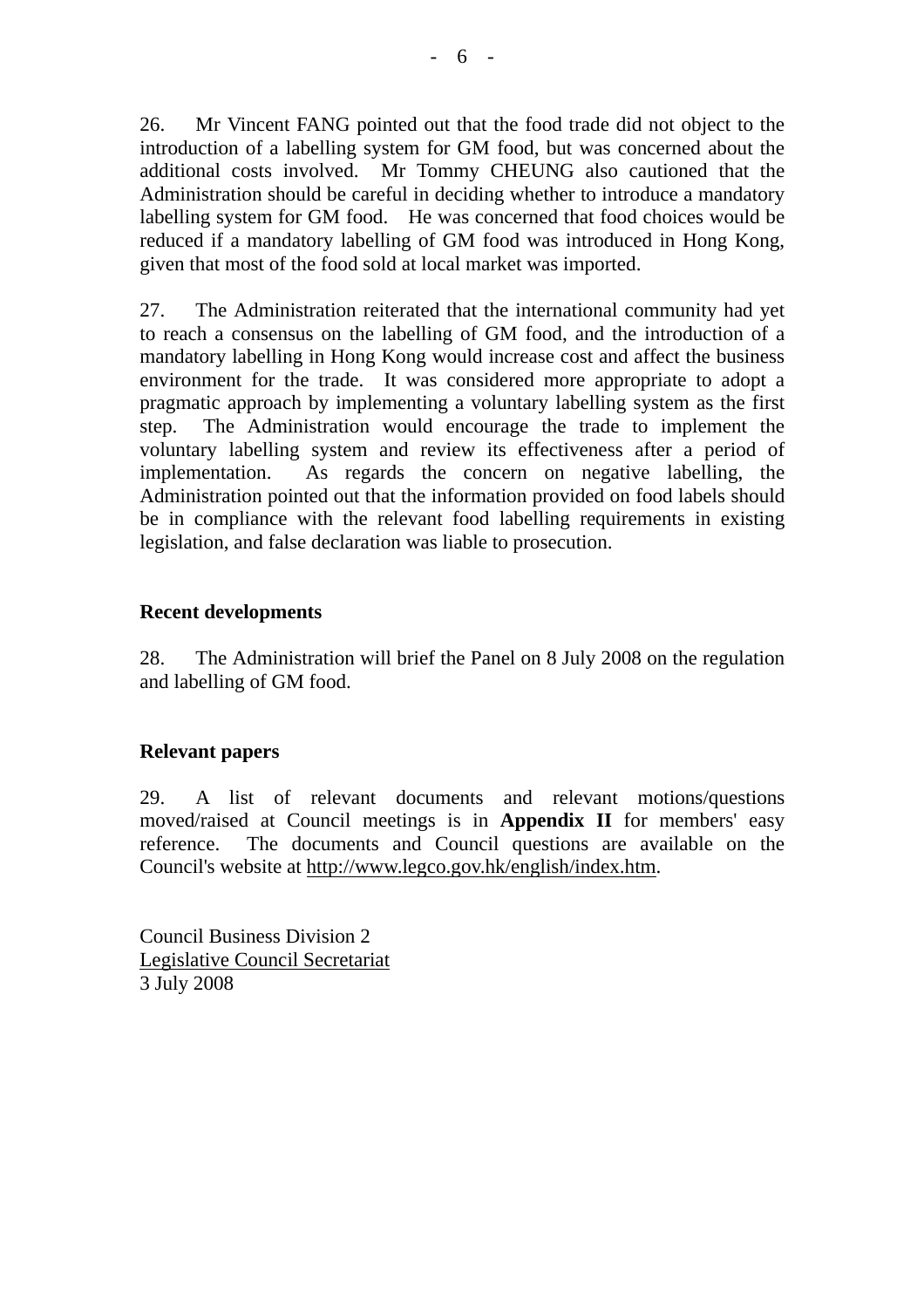#### **Appendix I**

# **Extract from the report of the delegation of the Panel on Food Safety and Environmental Hygiene to study the food regulatory systems in Australia from 20 to 25 July 2003**

**X X X X X X X X X X Chapter 7 : Observations X X X X X X X X X X** 

#### Testing of GM food

7.7 There are several laboratories in Australia which provide GMO testing services for industries and organizations. The delegation is given to understand that with advance technology, it is now possible for the PCR testing to identify the presence of up to 0.1% DNA in food (paragraph 4.26).

7.8 According to Australia's recent GM food labelling survey (paragraphs 4.16 to 4.24), the large food businesses surveyed have put in place management systems (documentation and testing) to demonstrate the GM status of ingredients used in their products, but the smaller food businesses do not have such systems and they generally rely on the information provided by suppliers. The survey report also suggests that document survey is a useful tool to regulatory authorities as an alternative to expensive laboratory testing in determining compliance or non-compliance with the GM labelling requirements.

**X X X X X X X X X X**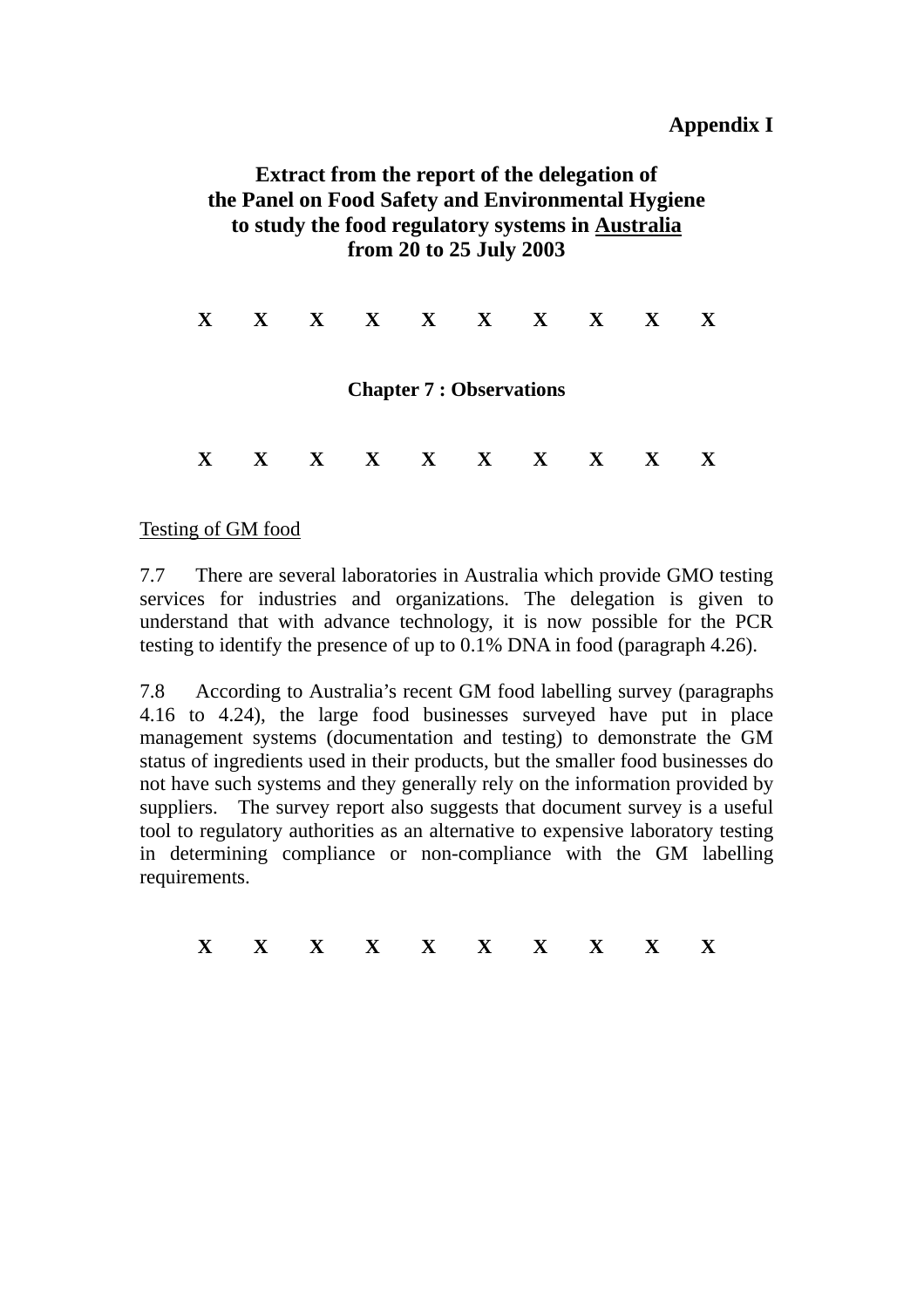# **Extract from the report of the delegation of the Panel on Food Safety and Environmental Hygiene to study the food regulatory systems in Japan from 15 to 21 January 2004**

| $\mathbf{X}$ | $X$ $X$ $X$ $X$ $X$ $X$ $X$ $X$ |  |                                 |  | $\mathbf{X}$ |
|--------------|---------------------------------|--|---------------------------------|--|--------------|
|              |                                 |  | <b>Chapter 9 - Observations</b> |  |              |
| $\mathbf{X}$ | $X$ $X$ $X$ $X$ $X$ $X$ $X$ $X$ |  |                                 |  | $\mathbf{X}$ |

#### **Food labelling**

9.6 The delegation has noted that food labels in Japan provide very comprehensive information on the ingredients and their quantities. There are also detailed guidelines and standards on food labelling such as those related to nutrition claims (paragraphs 4.5 to 4.8 and Appendix VII). According to government officials in Japan, the five core nutrients subject to mandatory labelling were selected after a survey on the health conditions and nutrient deficiencies among the nationals in Japan. There was not much controversy over the labelling requirement on nutrition claims because not much additional costs for nutrition information labelling were involved, and the food industry in Japan also wanted to include such information as a marketing tactic (paragraph 4.8).

9.7 Labelling of GM food is mandatory (subject to certain exemptions) in Japan. The 5% threshold is adopted by Japan having regard to its own situation and overseas experience, and after scientific research and public consultation. There are very few GM food for sale in Japan, and almost all non-GM foods are so labelled although negative labelling (i.e. non-GM food labelling) is entirely voluntary (paragraphs 4.10 to 4.14).

| --- |  |  |  |  |  |
|-----|--|--|--|--|--|
|     |  |  |  |  |  |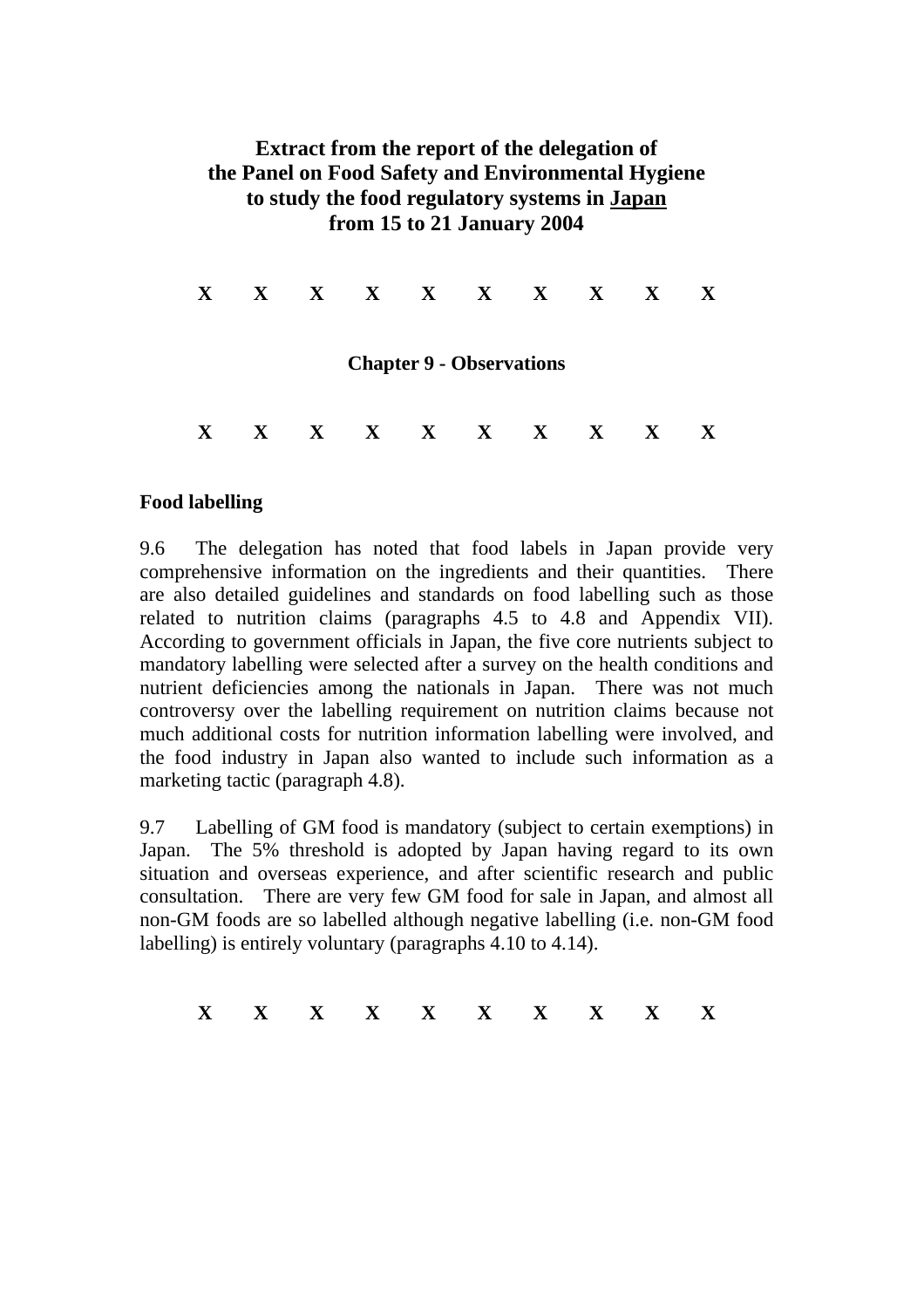# **Relevant Papers**

| <b>Meetings</b>                                          | <b>Meeting Dates</b> | <b>Papers/Motion Passed/Council</b>                                                                                                                                                                            |
|----------------------------------------------------------|----------------------|----------------------------------------------------------------------------------------------------------------------------------------------------------------------------------------------------------------|
|                                                          |                      | <b>Question</b>                                                                                                                                                                                                |
| Council<br>Legislative<br>(LegCo)                        | 5 January 2000       | motion<br>A<br>passed<br>urging<br>was<br>Government to introduce a mandatory<br>labelling system for GM food, conduct<br>tests on GM food for sale locally and<br>enhance consumers' knowledge of GM<br>food. |
|                                                          | 5 December 2001      | Motion on "Reviewing the labelling<br>system for prepackaged food" moved by<br>Hon CHAN Kam-lam                                                                                                                |
|                                                          | 12 December 2001     | Written question on "Labelling system"<br>for GM food" raised by Hon Cyd HO                                                                                                                                    |
|                                                          | 8 May 2002           | Written question on "Control of 'roundup<br>ready' soya bean" raised by Hon Cyd HO                                                                                                                             |
|                                                          | 26 June 2003         | Motion on "Establishing a labelling<br>system for genetically modified food"<br>moved by Hon Fred LI                                                                                                           |
|                                                          | 2 March 2005         | question<br>"Genetically<br>Written<br>on<br>modified food" raised by Hon Fred LI                                                                                                                              |
|                                                          | 1 June 2005          | on "Food<br>Oral<br>question<br>labelling<br>requirements for food products sold in<br>Hong Kong" raised by Dr Hon LUI<br>Ming-wah                                                                             |
|                                                          | 21 December 2005     | Oral question on "Genetically modified<br>foods" raised by Dr Hon LUI Ming-wah                                                                                                                                 |
|                                                          | 26 April 2006        | Written question on "Application of the<br>Cartagena Protocol on Biosafety to<br>Hong Kong" raised by Hon Fred LI                                                                                              |
| Panel on Food Safety and<br><b>Environmental Hygiene</b> | 26 February 2001     | Government Consultation Paper entitled<br>System<br>for Genetically<br>"Labelling<br>Modified Food"                                                                                                            |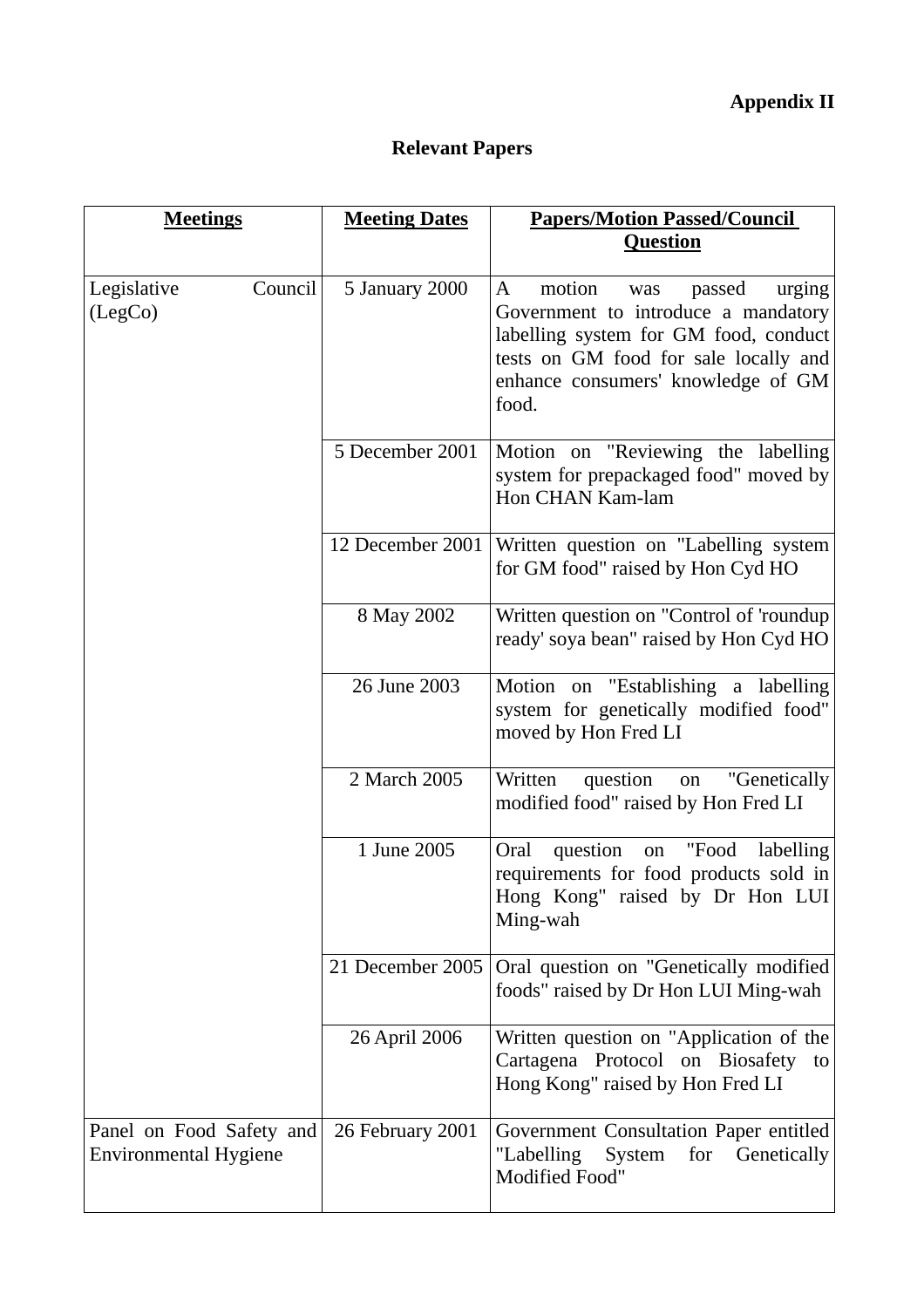|                 | <b>Submission from Greenpeace</b><br>[LC Paper No. CB(2) 951/00-01(01)]                                                                                                                        |
|-----------------|------------------------------------------------------------------------------------------------------------------------------------------------------------------------------------------------|
|                 | Submission from Hong Kong DNA<br>Chips Ltd.                                                                                                                                                    |
|                 | [LC Paper No. CB(2) 920/00-01(06)]                                                                                                                                                             |
|                 | Administration's paper<br>[LC Paper No. CB(2) 920/00-01(05)]                                                                                                                                   |
|                 |                                                                                                                                                                                                |
|                 | Minutes of meeting<br>[LC Paper No. CB(2) 1328/00-01]                                                                                                                                          |
| 28 May 2001     | Minutes of meeting                                                                                                                                                                             |
|                 | [LC Paper No. CB(2) 2314/00-01]                                                                                                                                                                |
| 28 January 2002 | Administration's paper                                                                                                                                                                         |
|                 | [LC Paper No. CB(2) 713/01-02(05)]                                                                                                                                                             |
|                 | Minutes of meeting                                                                                                                                                                             |
|                 | [LC Paper No. CB(2) 1260/02-03]                                                                                                                                                                |
| 20 March 2003   | Administration's paper and<br>executive<br>regulatory<br>impact<br>summary<br>on<br>assessment on labelling of genetically<br>modified food                                                    |
|                 | [LC Paper No. CB(2)1511/02-03(04)]                                                                                                                                                             |
|                 | <b>Submission from Greenpeace</b>                                                                                                                                                              |
|                 | [LC Paper No. CB(2) 1511/02-03(03)]                                                                                                                                                            |
|                 | Press release provided by the Secretariat<br>Legislative Councillors<br>of<br>the<br>of<br><b>Democratic Party</b>                                                                             |
|                 | [LC Paper No. CB(2) 1511/02-03(05)]                                                                                                                                                            |
|                 | Research report prepared by Research<br>and Library Services (RLSD) of the<br>Legislative Council (LegCo) Secretariat<br>on "Genetically modified food labelling"<br>[LC Paper No. RP05/02-03] |
|                 | Minutes of meeting<br>[LC Paper No. CB(2) 1835/02-03]                                                                                                                                          |
|                 |                                                                                                                                                                                                |
|                 |                                                                                                                                                                                                |